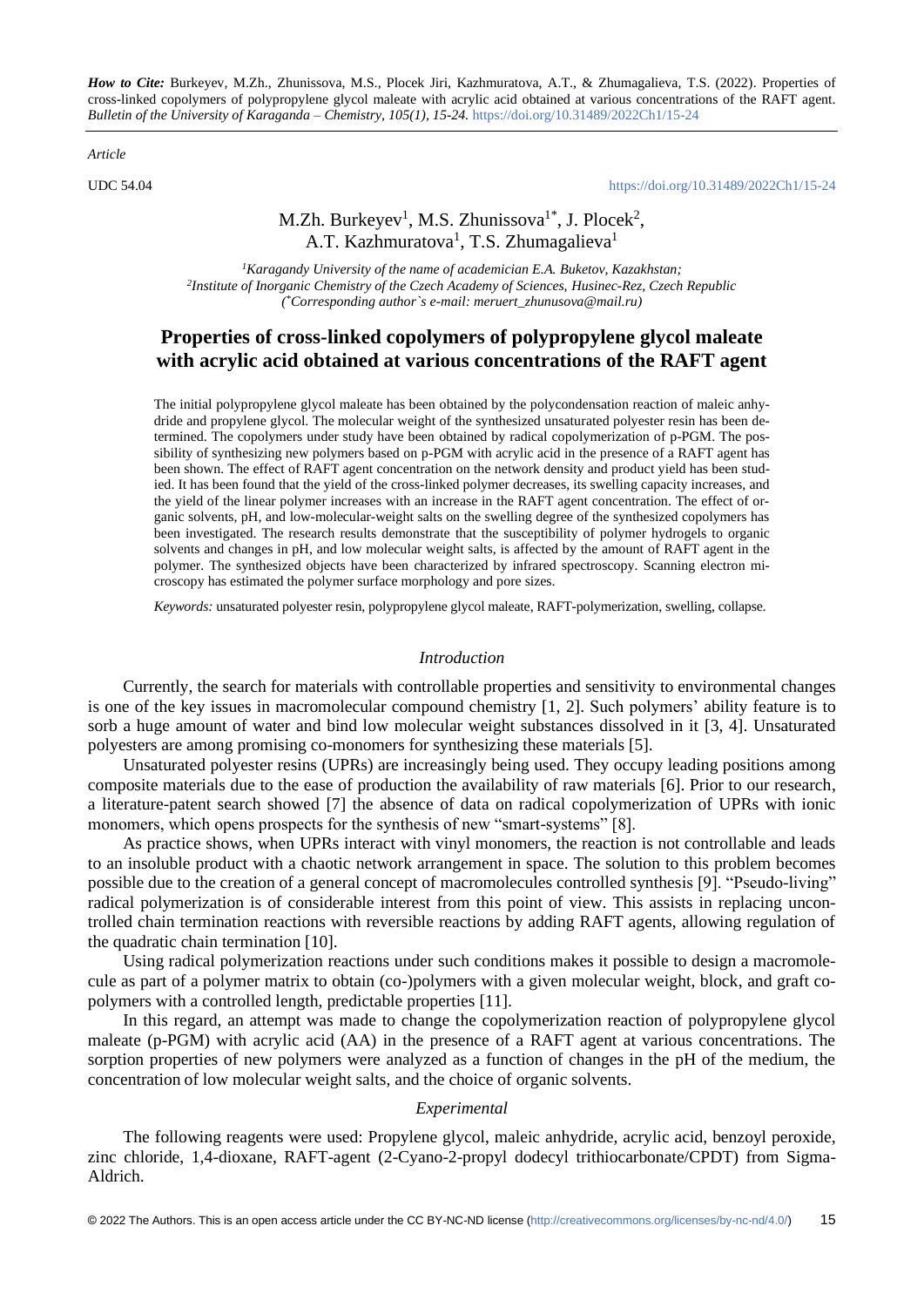According to the standard procedure [12], initial p-PGM was obtained by the polycondensation reaction of maleic anhydride and propylene glycol at 423–453 K. The molecular mass of the synthesized p-PGM was determined indirectly by the amount of released water and the content of acid and hydroxyl numbers by the titrimetric method. The p-PGM molecular mass obtained by these methods averaged 2442 a.m.u.

Radical copolymerization of p-PGM with AA was carried out under the following conditions: 50:50 mol% co-monomer ratio, 333 K. Dioxane (1:1 weight ratio) was used as a solvent, and benzoyl peroxide was used as an initiator. After purging with an inert gas for 30 minutes, the radical copolymerization was carried out for 52 hours. The resulting copolymers were washed with dioxane and dried to constant weight in a vacuum drying oven.

Controlled polymerization was carried out similarly to the synthesis of p-PGM-AA, but with the addition of the calculated amount of the RAFT agent (2-Cyano-2-propyl dodecyl trithiocarbonate CPDT) in dioxane solution to initiate the "fluid" polymerization process. The reaction mixtures were poured into ampoules, degassed in a vacuum unit, and sealed. Then the ampoules were placed in a thermostat and incubated for 52 hours at a temperature of 70 °C. The ampoules were cooled at the end of the polymerization and opened. The resulting reaction products were separated quantitatively, and then the cross-linked copolymers filtered from the mother liquor were dried in a vacuum drying oven until a constant weight was established.

The composition of the synthesized copolymers was determined on a Shimadzu chromatograph (Japan) using HPLC by the number of unreacted monomers.

IR spectra of these samples were recorded in KBr pellets on a FSM 1201 spectrometer. Samples for IR spectroscopy were prepared by long-term grinding of  $2 \pm 0.1$  mg of a sample with  $200 \pm 0.1$  mg of dry KBr. The samples were pressed at 200 atm. The IR spectra of the obtained materials were recorded on a device with the best possible resolution of  $1 \text{ cm}^{-1}$  to measure the relative transmittance. The number of re-scans was increased to a maximum of 50.

The surface morphology of the samples was investigated on a scanning electron microscope MIRA3 (TESCAN, Czech Republic).

Equilibrium swelling of the obtained copolymers was achieved within 1-2 days. The swelling degree α (%) of the polymers was measured gravimetrically. The calculation of α (%) was performed as the ratio of the absolute mass of the swollen hydrogel at the point of equilibrium swelling to its initial mass in the dry state.

Aqueous solutions of low molecular weight salts (LMWS)  $CuSO<sub>4</sub>$ , FeCl<sub>3</sub>, Pb(NO<sub>3</sub>)<sub>2</sub> were prepared in calculated amounts from 0.001 to 1 volume fraction to determine the swelling of copolymers in solutions. Buffer solutions of working ethanol pH of the third category ST-pH-04.3 were used to determine the swelling ability of the synthesized copolymers with a change in the pH of the medium.

The following solvent mixtures were chosen as model systems: water – ethanol, water – DMF, water – DMSO, the content of which varied from 0 to 1 volume fractions.

## *Results and Discussion*

As already noted [8, 9], refractory spatially cross-linked copolymers are formed during copolymerization of unsaturated polyester resins at all ratios of the monomer mixture. In this regard, it seemed interesting to follow the change during the copolymerization reaction to the addition of a RAFT agent. Data on the synthesis of copolymers, as well as with the addition of CPDT various concentrations, are shown in Table 1.

Table 1

## **Influence of the RAFT agent concentration on the mechanism of copolymerization of p-PGM**  with AA in dioxane solution,  $T = 343$  K,  $[I] = 8.10^{3}$  mol/L,  $[M_1 + M_2] = 49.9$ :50.1 mol.%, the solvent ratio  $[M_1+M_2]=1:1$  by weight

| [RAFT] $\cdot 10^3$ , mol/L | Cross-linked<br>polymer yield, % | Swelling of the cross-<br>linked polymer, $\alpha$ , % | Linear polymer yield, % |
|-----------------------------|----------------------------------|--------------------------------------------------------|-------------------------|
|                             | $96.93 \pm 1.78$                 | $187.12 \pm 6.56$                                      |                         |
| 10.02                       | $94.15 \pm 6.24$                 | $201.16 \pm 3.70$                                      | $3.87 \pm 1.59$         |
| 30.01                       | $78.21 \pm 6.62$                 | $267.21 \pm 4.96$                                      | $13.52 \pm 1.65$        |
| 50.01                       | $49.42 \pm 2.72$                 | $314.17 \pm 4.92$                                      | $47.45 \pm 2.51$        |
| 80.03                       | $4.96 \pm 3.24$                  | $385.11 \pm 6.44$                                      | $92.26 \pm 6.11$        |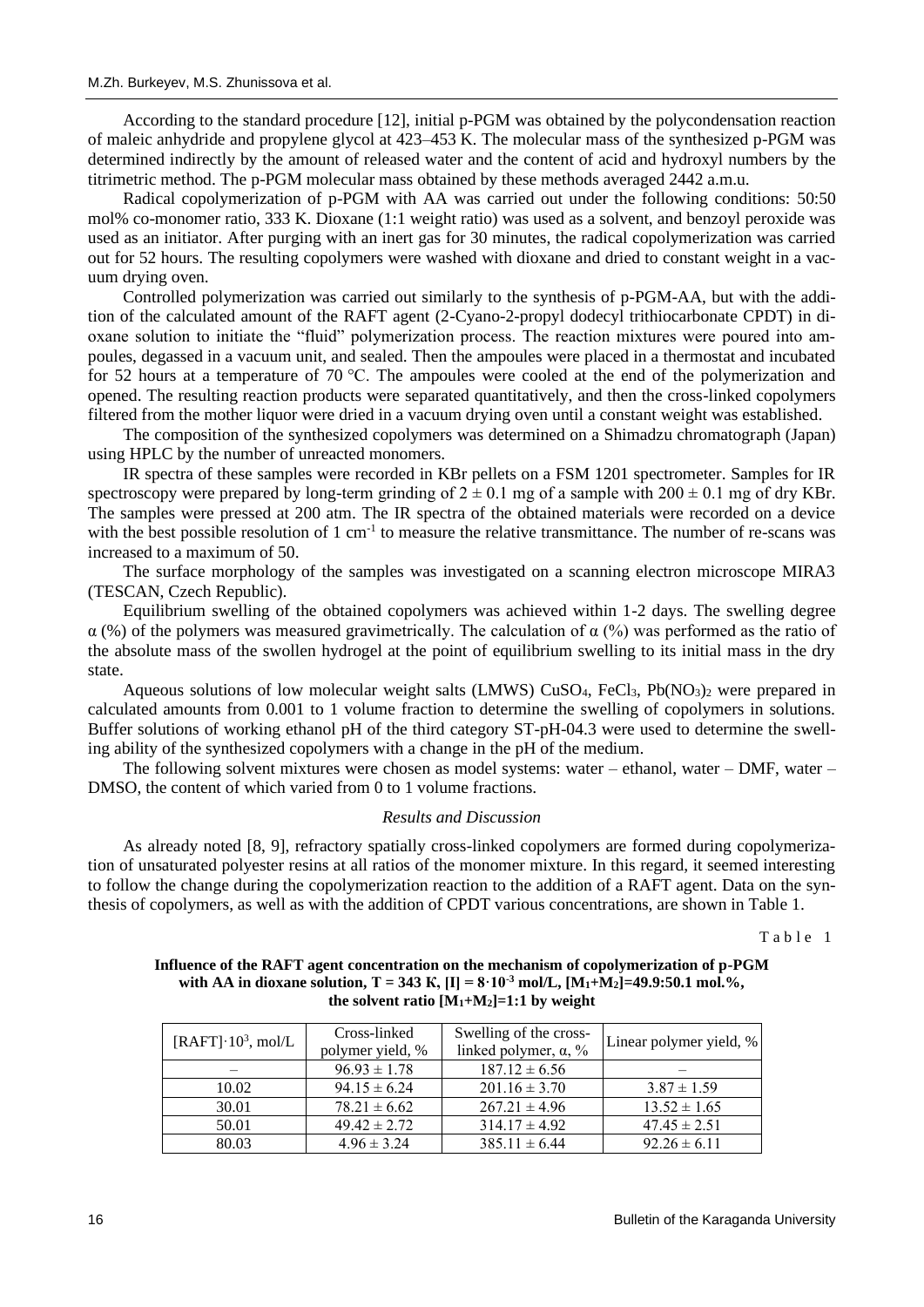Data in Table 1 demonstrate that the copolymerization reaction proceeds in two directions with the formation of spatially cross-linked and linear copolymers. Each obtained product swells or dissolves in polar solvents, respectively, while antibaticity is observed in the product yield. It should be noted that there is an increase in the swelling degree of the copolymers obtained at high concentrations of RAFT agent. This phenomenon can be explained by a reduction in the network density due to a decrease in the reaction of bimolecular chain termination with the addition of the chain transfer agent.

IR spectral analysis of the copolymers (Fig. 1*a*) shows absorption band in the region of  $775 \text{ cm}^{-1}$  caused by pendulum vibrations of  $-CH_2$  bonds, as well as an absorption band at 1153 cm<sup>-1</sup>, confirming the presence of -C-O-C- ester bonds. An intense peak at 1300 cm<sup>-1</sup> in the spectrum indicates the presence of the  $-C=C-$  polyester group. Absorption bands at 1736 cm<sup>-1</sup> and 2986 cm<sup>-1</sup> are characteristic of the presence of –C=O and symmetrically located –CH bonds in the CH<sup>2</sup> and COOH groups, respectively. It should also be noted the presence of signals at 2866 cm<sup>-1</sup> indicates the presence of the  $=$ C $-$ H group of the aromatic hydrocarbon.



Figure 1. IR spectra of copolymers of the p-PGM-AA  $(a)$ ; p-PGM-AA- $[CPDT] = 80 \cdot 10^{-3}$  mol/L  $(b)$ 

Furthermore, the obtained IR spectra (Fig. 1*b*) of the p-PGM-AA-CPDT copolymers have been analyzed. There is an absorption band in the region of  $3545 \text{ cm}^{-1}$ , which is characteristic of the O–H bonds. There is an absorption band in the region of  $3082 \text{ cm}^{-1}$ , which is responsible for the stretching vibration of the =C–H bond of the aromatic compound, and a weak stretching vibrations band of the C–H groups of the aliphatic hydrocarbon in the region of 2997 cm<sup>-1</sup>. In addition, there is the manifestation of symmetrical vibrations of  $CH_3$  groups in the region of 1381 cm<sup>-1</sup> and scissor bending vibrations of  $CH_2$  groups in the region of 1466 cm<sup>-1</sup> and 1454 cm<sup>-1</sup>, which indicates the presence of branched hydrocarbons. In the spectra of copolymers with an increased RAFT agent concentration, signals are observed at 2244 cm<sup>-1</sup>, which indicates the presence of CN. The data was exported in the form of tables for processing in third-party software.

The spectra were inverted by subtracting the relative transmittance from unity. The positions of the absorption maxima were detected by the program, after which the amplitudes of the maxima were refined by approximating the Gaussian contours (Fig. 2 *a*, *b*).

The polymer's surface morphology was determined by scanning electron microscopy. As shown in Figure 3, the surface of the p-PGM-AA polymer particles (a) has cleavage points characteristic of hard, brittle materials.

The predominance of a layered, loose structure and the appearance of pores are seen in the image for samples containing p-PGM-AA-CPDT (b). The chipping of particles is more plastic in comparison with the p-PGM-AA polymer. The results of electron microscopy confirm that an increase in the CPDT content in the composition of the polymer-monomer mixture affects the distribution and size of the formed pores, which causes a high swelling degree.

The presence of functional units in the hydrogel structure, which is capable of ionization, increases their sensitivity to various changes in the parameters of the external environment.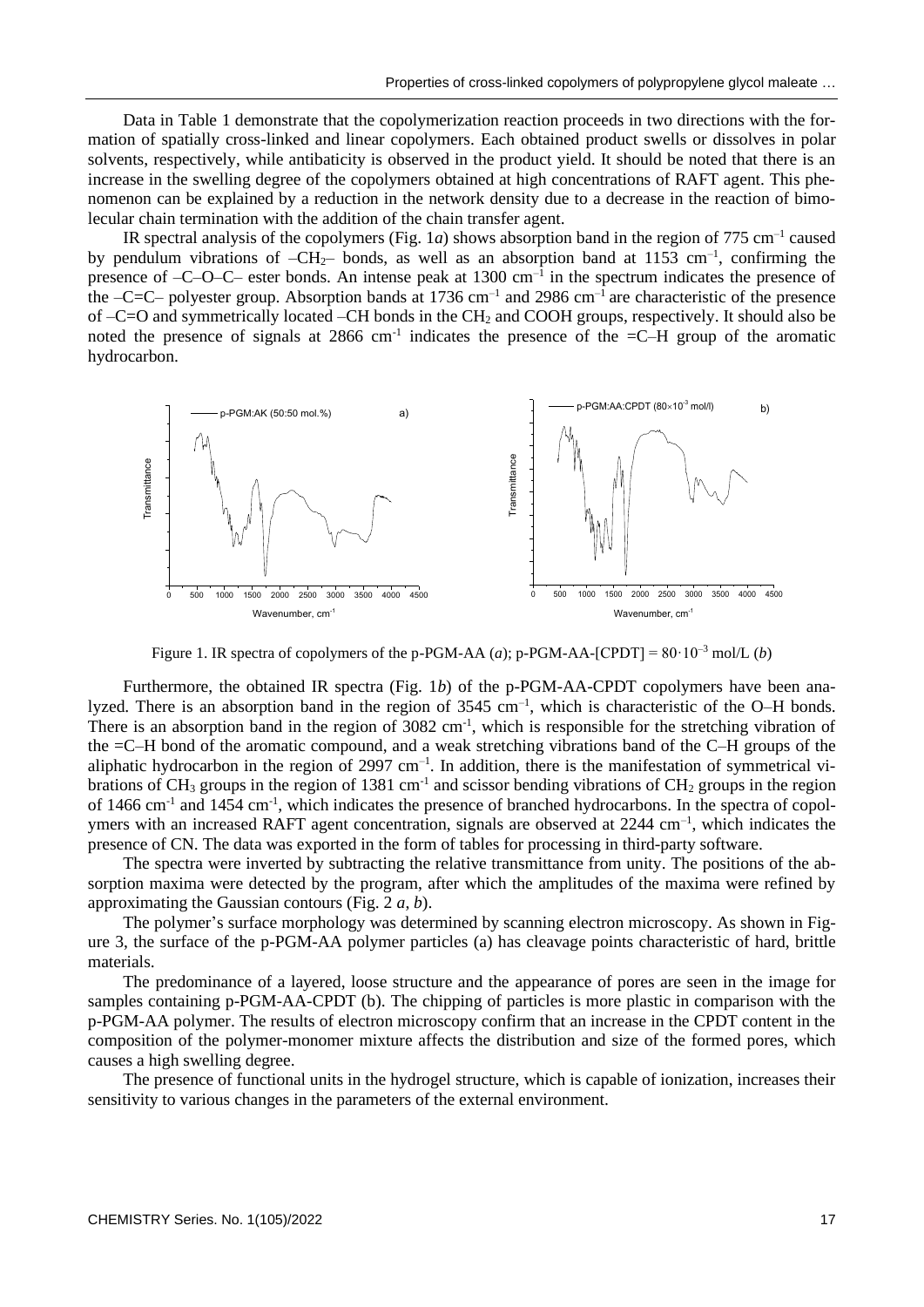

Figure 2. IR spectra of copolymers of p-PGM-AA  $(a)$ ; p-PGM-AA-[CPDT] = 80·10<sup>-3</sup> mol/L  $(b)$ 



Figure 3. Surface morphology of the polymer p-PGM-AA (*a*); surface morphology of the polymer p-PGM-AA- $[CPDT] = 80 \cdot 10^{-3}$  mol/L (*b*)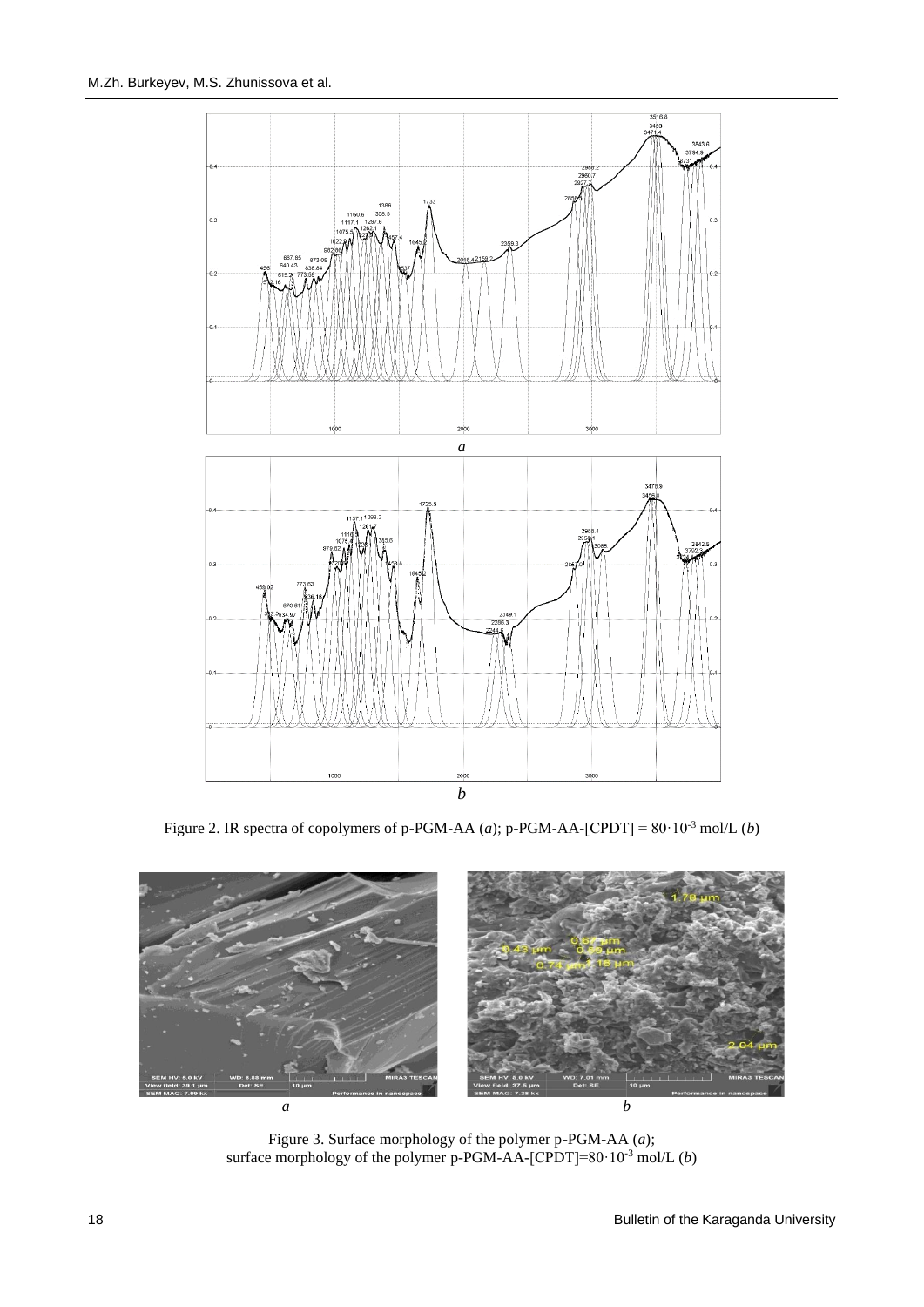The pH of the medium is one of the external environment parameters that can significantly affect the polymer gels properties. In this section, the swelling ability of the synthesized copolymers based on p-PGM:AA and p-PGM-AA-CPDT was evaluated with a change in the pH of the medium (Fig. 4).



 $1 - p$ -PGM-AA-[CPDT] = 80·10<sup>-3</sup> mol/L;  $2 - p$ -PGM-AA-[CPDT] = 50·10<sup>-3</sup> mol/L; *3* — p-PGM-AA-[CPDT] = 30·10-3 mol/L; *4* — p-PGM-AA-[CPDT] = 10·10-3 mol/L; *5* — p-PGM-AA

Figure 4. Effect of the medium pH on the volume of hydrogels based on p-PGM-AA and p-PGM-AA-CPDT copolymers

In Figure 4, the shape of the swelling curves of p-PGM-AA copolymer samples is similar to the networks containing a chain transfer agent. However, lower sensitivity to changes in the pH of the medium appears with an increase in the RAFT agent content in the composition of the initial polymer-monomer mixture at the same content of p-PGM-AA. The network density fundamentally affects the pH dependence of the swelling of p-PGM-AA and p-PGM-AA-CPDT.

The chain of the non-dissociated p-PGM-AA macromolecule tends to curl up at low pH values compared to p-PGM-AA-CPDT. As the pH rises, the dissociation of ionogenic groups (–COOH… HOOC–) of the p-PGM-AA macromolecule increases, which contributes to the straightening of the folded chain as an effect of mutual repulsion, resulting in smooth polymer swelling. A further shift of the solution pH to an alkaline region has no significant effect on the polymer macromolecules conformation.

The swelling degree in the acidic region does not change noticeably when the RAFT agent concentration is up to  $30 \cdot 10^{-3}$  mol/L. However, a more significant change in the swelling degree depends on the pH when the RAFT agent content is over  $30 \cdot 10^{-3}$  mol/L.

Thus, the data presented shows that hydrogels based on copolymers p-PGM-AA and p-PGM-AA-CPDT behave as typical polyelectrolytes containing ionized acid groups covalently attached the main chain. Furthermore, we studied the effect of the presence of solvents binary mixtures (DMSO, DMF, and ethanol) on the sorption properties of the synthesized polymers (Figure 5).

Figure 5 demonstrates p-PGM-AA and p-PGM-AA-CPDT-based gels in the fraction range of 0.2 to 0.8 vol. in the water — DMSO mixture are gradually compressed. This may be because carboxyl groups' dissociation degree, providing electrostatic repulsion of the subchains from each other, decreases, and a collapse occurs. When DMF and ethanol are added to the system, the volume-phase transition occurs at lower values of the added solvent, which is associated with a lower dielectric constant of the last one.

The smallest swelling degree of the p-PGM-AA and p-PGM-AA-CPDT copolymers is observed in the case of ethanol as the least polar solvent in the DMSO>DMF>ethanol series. It should be noted that the copolymers swelling degree, depending on the solvent concentration, reduces with a decrease in the RAFT agent concentration. It follows from the above that practically all hydrogels are characterized by a high degree of sensitivity to the quality of the solvents used and behave in the same manner.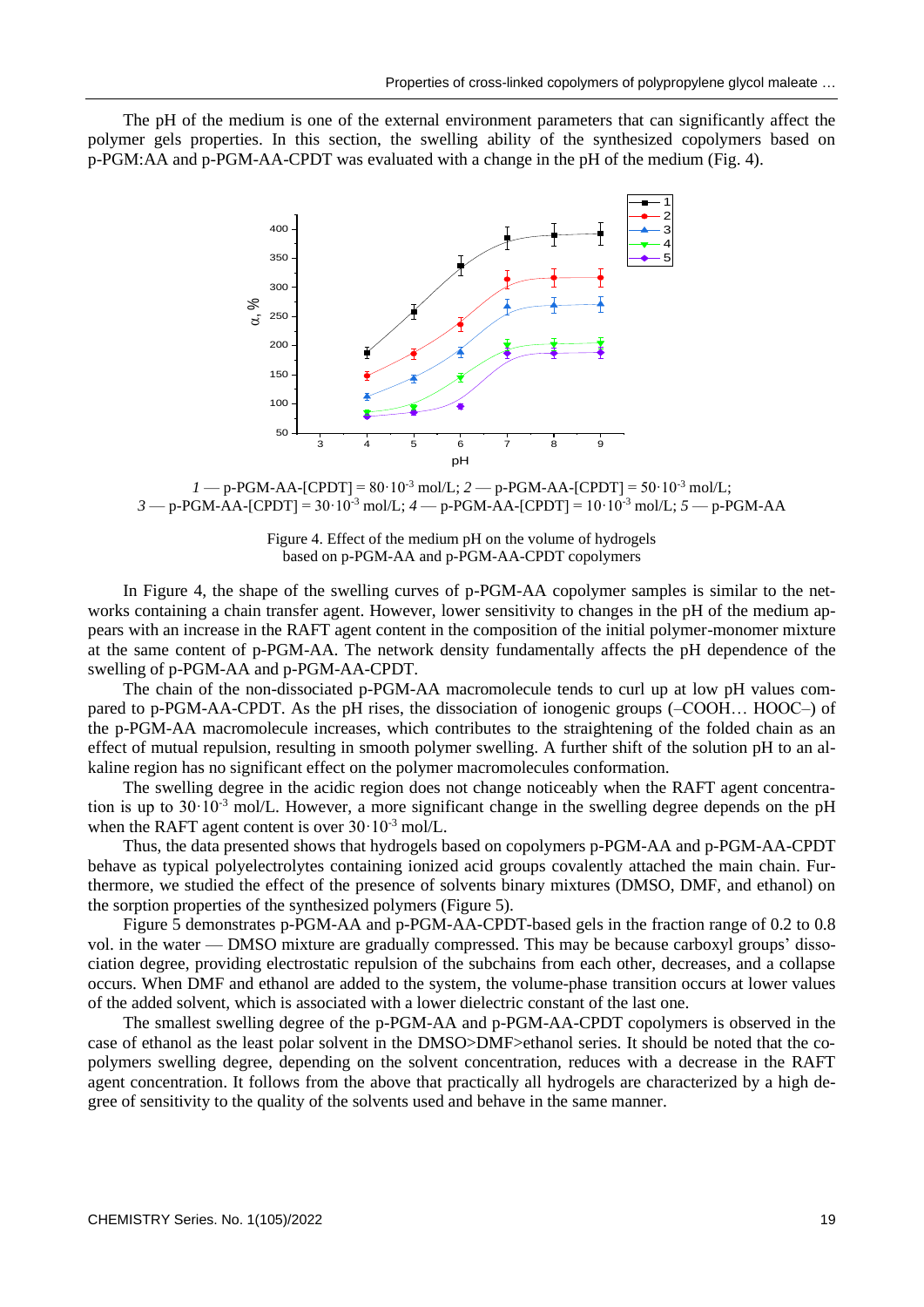

 $1 - p$ -PGM-AA-[CPDT] = 80·10<sup>-3</sup> mol/L;  $2 - p$ -PGM-AA-[CPDT] = 50·10<sup>-3</sup> mol/L; *3* — p-PGM-AA-[CPDT] = 30·10-3 mol/L; *4* — p-PGM-AA-[CPDT] = 10·10-3 mol/L; *5* — p-PGM-AA

Figure 5. Effect of the volume fraction of DMSO (*a*), DMF (*b*), ethanol (*c*) on the hydrogels swelling based on p-PGM-AA and p-PGM-AA-CPDT copolymers

The study of the metal ions interaction processes with cross-linked polymers is of interest to researchers in this field, and many works of both foreign and domestic scientists are devoted to them [13]. According to the literature [14–17], polymer networks can both swell and undergo collapse in solutions of low molecular weight salts (LMWS). Previously, we carried out experiments to determine the influence of external factors on the behavior of hydrogels in inorganic salts solutions [18, 19]. However, the obtained results do not allow for creating a unified theory of the interaction of low molecular weight compounds with polymer macromolecules. In this regard, in the continuation of research in this direction, it seemed interesting to study the behavior of RAFT polymers based on p-PGM-AA in solutions with an increase in the concentration of mono-, bi- and trivalent salts (Figure 6).

Figure 6 (*a*, *b*, *c*) shows the swelling behavior of p-PGM-AA and p-PGM-AA-CPDT copolymers depending on the concentration of added low molecular weight electrolytes, namely Pb(NO<sub>3</sub>)<sub>2</sub>, CuSO<sub>4</sub>, and FeCl<sub>3</sub>.

The graphical dependence shows that an increase in the salt concentration to a certain value (about  $10^{-3}$  mol/L) does not have a significant effect on the size of hydrogel. A further increase in the ionic strength has practically no effect on the  $\alpha$  value. It can be seen that with an increase in the salt concentration (from  $10^{-2}$  mol/L), the ions osmotic pressure in the solution increases, resulting in the contraction of the polyelectrolyte hydrogel.

The contraction of hydrogels in LMWS solutions during the alteration from trivalent to bivalent is observed at high values of the salt concentration, respectively. Thus, an increase in the LMWS content in the network leads to the contraction of the copolymer. This may be due to several reasons: first, an increase in the concentration of salts in the solution worsens the thermodynamic quality of water, and secondly, the polyelectrolyte effect may be suppressed by the addition of low molecular weight substrates in the surrounding solution.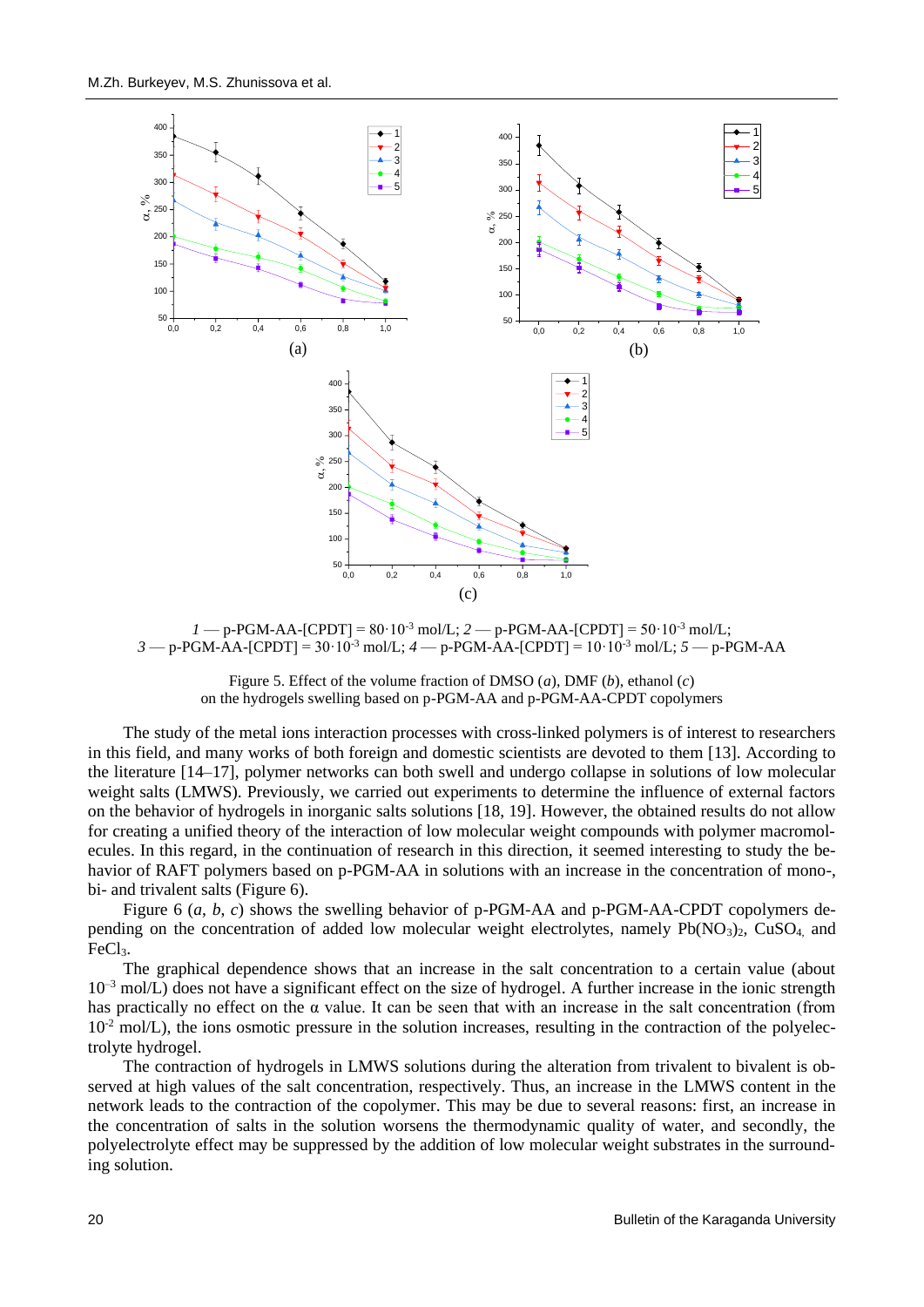

 $1 - p$ -PGM-AA-[CPDT] =  $80.10^{-3}$  mol/L;  $2 - p$ -PGM-AA-[CPDT] =  $50.10^{-3}$  mol/L; *3* — p-PGM-AA-[CPDT] = 30·10-3 mol/L; *4* — p-PGM-AA-[CPDT] = 10·10-3 mol/L; *5* — p-PGM-AA

Figure 6. Effect of the volume fraction of  $CuSO<sub>4</sub>(a)$ ,  $Pb(NO<sub>3</sub>)<sub>2</sub>(b)$ , FeCl<sub>3</sub> (*c*) on the swelling of hydrogels based on p-PGM-AA and p-PGM-AA-CPDT copolymers

### *Conclusions*

For the first time, copolymers based on p-PGM-AA with the addition of a RAFT agent (CPDT) in various concentrations were obtained by the method of controlled radical polymerization.

The study of the copolymerization reactions of unsaturated polyester resin, namely polypropylene glycol maleate with acrylic acid, showed that the addition of small amounts of RAFT agents significantly affected not only the network density but also the product yield.

Based on the results of scanning electron microscopy, it was found that copolymer samples with the addition of a RAFT agent have a loose, porous surface with average pore size in the range from 0.39 nm to 2.04 nm.

The gravimetric method for determining the swelling degree of the synthesized hydrogels proves that an increase in the CPDT content in the initial polymer-monomer mixture at the same p-PGM-AA content makes it possible to obtain a product capable of absorbing a significantly larger volume of water.

The effect of external factors (pH of the medium, quality of the organic solvent, and the solution ionic strength) on the swelling ability of copolymers without the addition of a chain transfer agent and samples containing various concentrations of the RAFT agent has been established.

Thus, understanding the dependence of the density and the network range on the RAFT-agent concentration makes it possible to "regulate" the structure of the copolymers, thereby avoiding chaos in the structure. Besides, varying the concentration of the RAFT agent will allow purposefully synthesizing copolymers with desired properties based on experimental and mathematical methods, as well as to control the crosslinking degree and the swelling degree of polymers.

Considering the fact that the concentration of the RAFT agent contributes to a decrease in the polymer network density, it is possible to obtain new "smart" systems with desired properties that can change the swelling capacity under the influence of various external factors.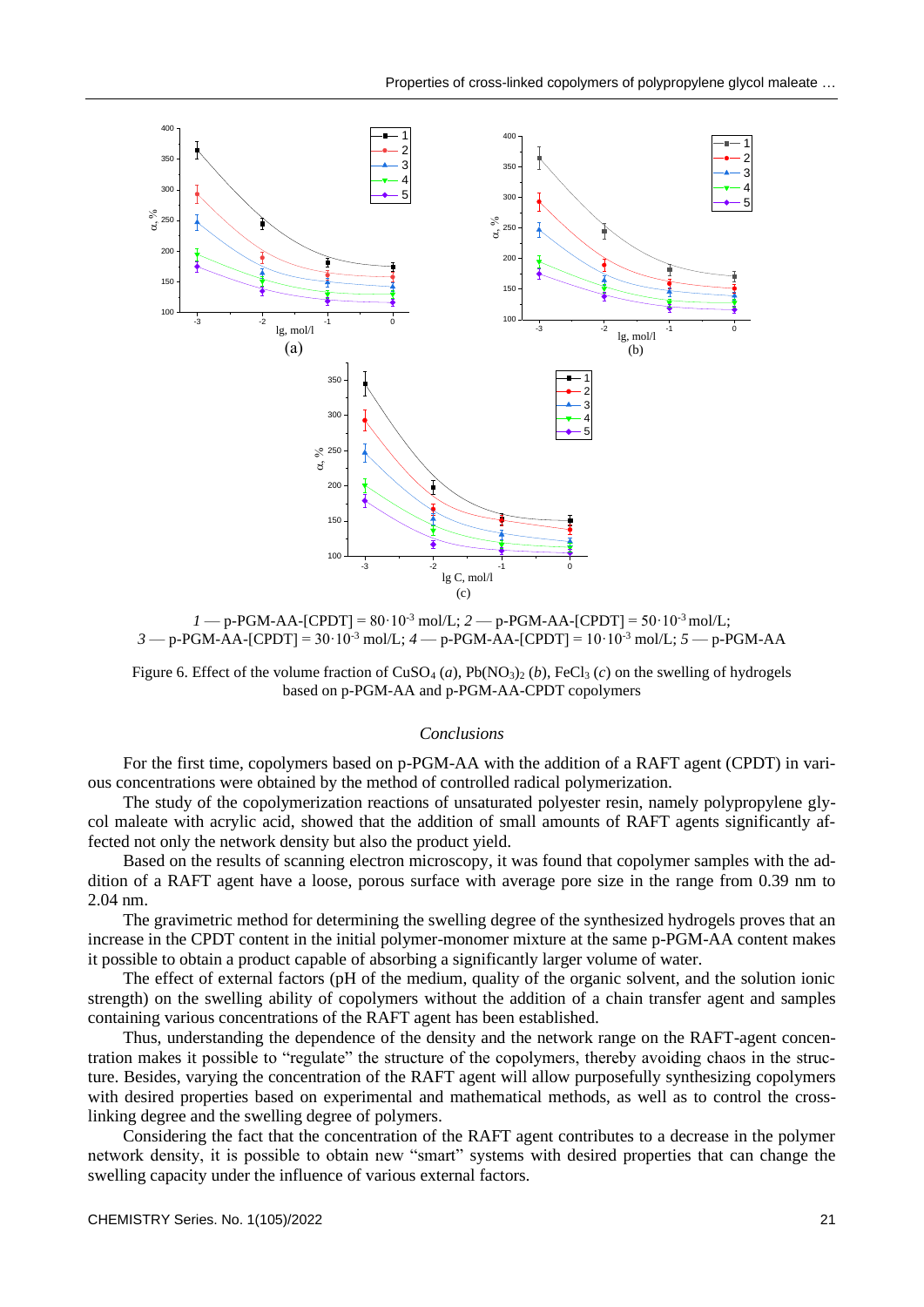### References

1 Mesquita R.G. de A. Polyester Composites Reinforced with Corona-Treated Fibers from Pine, Eucalyptus and Sugarcane Bagasse/ R. G. de A. Mesquita., A. A. da S. César, R.F. Mendes, L.M. Mendes, J.M. Marconcini, G. Glenn, G. H.D. Tonoli // Journal of Polymers and the Environment, 2016. — Vol. 25, No. 3. — P. 800–811[. https://doi.org/10.1007/s10924-016-0864-6](https://doi.org/10.1007/s10924-016-0864-6)

2 Kang M.K. Swell-induced surface instability of confined hydrogel layers on substrates / M.K. Kang, R. Huang // Journal of the Mechanics and Physics of Solids, 2010. — Vol. 58, No. 10. — P. 1582–1598.<https://doi.org/10.1016/j.jmps.2010.07.008>

3 Kandelbauer A. Unsaturated Polyesters and Vinyl Esters [Electronic resource] / A. Kandelbauer, G. Tondi, O.C. Zaske, S.H. Goodman // Handbook of Thermoset Plastics, 2014. — P. 111–172[. https://doi.org/10.1016/b978-1-4557-3107-7.00006-3](https://doi.org/10.1016/b978-1-4557-3107-7.00006-3)

4 He S. Injectable biodegradable polymer composites based on poly(propylene fumarate) crosslinked with poly(ethylene glycol)-dimethacrylate / S. He, M.J. Yaszemski, A.W. Yasko, P.S. Engel, A.G. Mikos // Biomaterials, 2000. — Vol. 21, No. 23. -2389-2394[. https://doi.org/10.1016/s0142-9612\(00\)00106-x](https://doi.org/10.1016/s0142-9612(00)00106-x)

5 Павлюченко В.Н. Композиционные полимерные гидрогели / В.Н. Павлюченко, С.С. Иванчев // Высокомолекулярные соединения. —2009. — Т. 51, № 7. — P. 1075–1095.

6 Sadler J.M. Unsaturated polyester resins for thermoset applications using renewable isosorbide as a component for property improvement / J.M. Sadler, F.R. Toulan, G.R. Palmese, J. La Scala // J. Appl. Polym. Sci., 2015. — Vol. 132, Iss. 30. — P. 1–11. https://doi.org/10.1002/app.42315

7 Буркеев М.Ж. Синтез и исследование свойств сополимеров на основе полипропиленгликольмалеинатфталата с акриловой кислотой / М.Ж. Буркеев, А.К. Ковалева, Е.М Тажбаев, Э.Ж. Жакупбекова, А.А. Копбосынова // Вестн. Караганд. унта. Сер. Химия. — 2015. — № 1 (77). — P. 31–35. URI[: http://rep.ksu.kz:80//handle/data/4012](http://rep.ksu.kz/handle/data/4012)

8 Burkeev M.Zh. Nanocatalytic systems based on poly(ethylene glycol maleate)-acrylamide copolymers / M.Zh. Burkeev, A.K. Kovaleva, E.M. Tazhbaev, G.K. Burkeeva, S.Zh. Davrenbekov, A.A. Kopbosynovaa, A.V. Omashevaa, M.M. Mataev // Russian Journal of Applied Chemistry, 2015. — Vol. 88, No. 2. — P. 314–319[. https://doi.org/10.1134/s107042721502020](https://doi.org/10.1134/s107042721502020)

9 Burkeev M.Zh. Effect of external factors on the swelling of hydrogels based on poly(ethylene glycol) maleate with some vinyl monomers / M.Zh. Burkeev, A.K. Magzumovaa, E.M. Tazhbaeva, G.K. Burkeevaa, A.K. Kovalevaa, T.O. Khamitovaa, M.M. Mataev // Russian Journal of Applied Chemistry, 2013. — Vol. 86, No. 1. — P. 63–68. [https://doi.org/10.1134/](https://doi.org/10.1134/s1070427213010114) [s1070427213010114](https://doi.org/10.1134/s1070427213010114)

10 D'Agosto F. Handbook of RAFT Polymerization / F. D'Agosto // Macromolecular Rapid Communications, 2008. — Vol. 29, No. 11. — P. 934, 935[. https://doi.org/10.1002/marc.200800209](https://doi.org/10.1002/marc.200800209)

11 Moad C.L. Fundamentals of reversible addition–fragmentation chain transfer (RAFT) / C.L. Moad, G. Moad // Chemistry Teacher International, 2020. — Vol. 3, No. 2. — P. 3–17.<https://doi:10.1515/cti-2020-0026>

12 Burkeyev M.Zh. Polypropylene glycol maleate phthalate terpolymerization with acrylamide and acrylic acid / M.Zh. Burkeyev, A.K. Kovaleva, G.K. Burkeyeva, J. Plocek, et.al. // Polym. Korea, 2020. — Vol. 44, No. 22. — P. 123–131. <https://doi:10.7317/pk.2020.44.2.123>

13 Katayama S. Phase transition of a cationic gel / S. Katayama, A. Ohata // Macromolecules, 1985. — Vol. 18, No. 12. — P. 2781, 2782[. https://doi.org/10.1021/ma00154a074](https://doi.org/10.1021/ma00154a074)

14 Kudo S. Volume-phase transitions of cationic polyelectrolyte gels / S. Kudo, N. Kosaka, M. Konno, S. Saito // Polymer, 1992. — Vol. 33, No. 23. — P. 5040–5043[. https://doi.org/10.1016/0032-3861\(92\)90055-2](https://doi.org/10.1016/0032-3861(92)90055-2)

15 Siegel R. A. pH-dependent equilibrium swelling properties of hydrophobic polyelectrolyte copolymer gels / R.A. Siegel, B.A. Firestone // Macromolecules, 1993. — Vol. 21. — No. 11. — P. 3254–3259[. https://doi.org/10.1021/ma00189a021](https://doi.org/10.1021/ma00189a021)

16 Shibayama M. pH and salt concentration dependence of the microstructure of poly(N‐isopropylacrylamide‐co‐acrylic acid) gels / M. Shibayama, F. Ikkai, S. Inamoto, S. Nomura, C.C. Han // The Journal of Chemical Physics, 1996. — Vol. 105, No. 10. -P. 4358–4366.<https://doi.org/10.1063/1.472252>

17 Amiya T. Reentrant phase transition of N‐isopropylacrylamide gels in mixed solvents / T. Amiya, Y. Hirokawa, Y. Li, Y. Hirose, T. Tanaka // The Journal of Chemical Physics, 1987. — Vol. 86, No. 4. — P. 2375–2379. <https://doi.org/10.1063/1.452740>

18 Burkeev M.Zh. Research of the influence of external factors on copolymers based on unsaturated polyester resins / M.Zh. Burkeev, G.M. Zhumanazarova, G.K. Kudaibergen, E.M. Tazhbayev, G.A. Turlybek // *Bulletin of the University of Karaganda – Chemistry*, 2018. — Vol. 98, No. 2. — P. 51–57[. https://doi.10.31489/2020Ch2/51-57](https://doi.10.31489/2020Ch2/51-57)

19 Burkeev M.Zh. Synthesis and investigation of copolymer properties on the basis of poly(ethylene glycol) fumarate and methacrylic acid / M.Zh. Burkeev, G.K. Kudaibergen, Ye.M. Tazhbayev, J. Hranicek, G.K. Burkeyeva, A.Zh. Sarsenbekova // *Bulletin of the University of Karaganda – Chemistry*, 2019. — Vol. 93, No. 1. — P. 32–38.<https://doi:10.31489/2019ch1/32-38>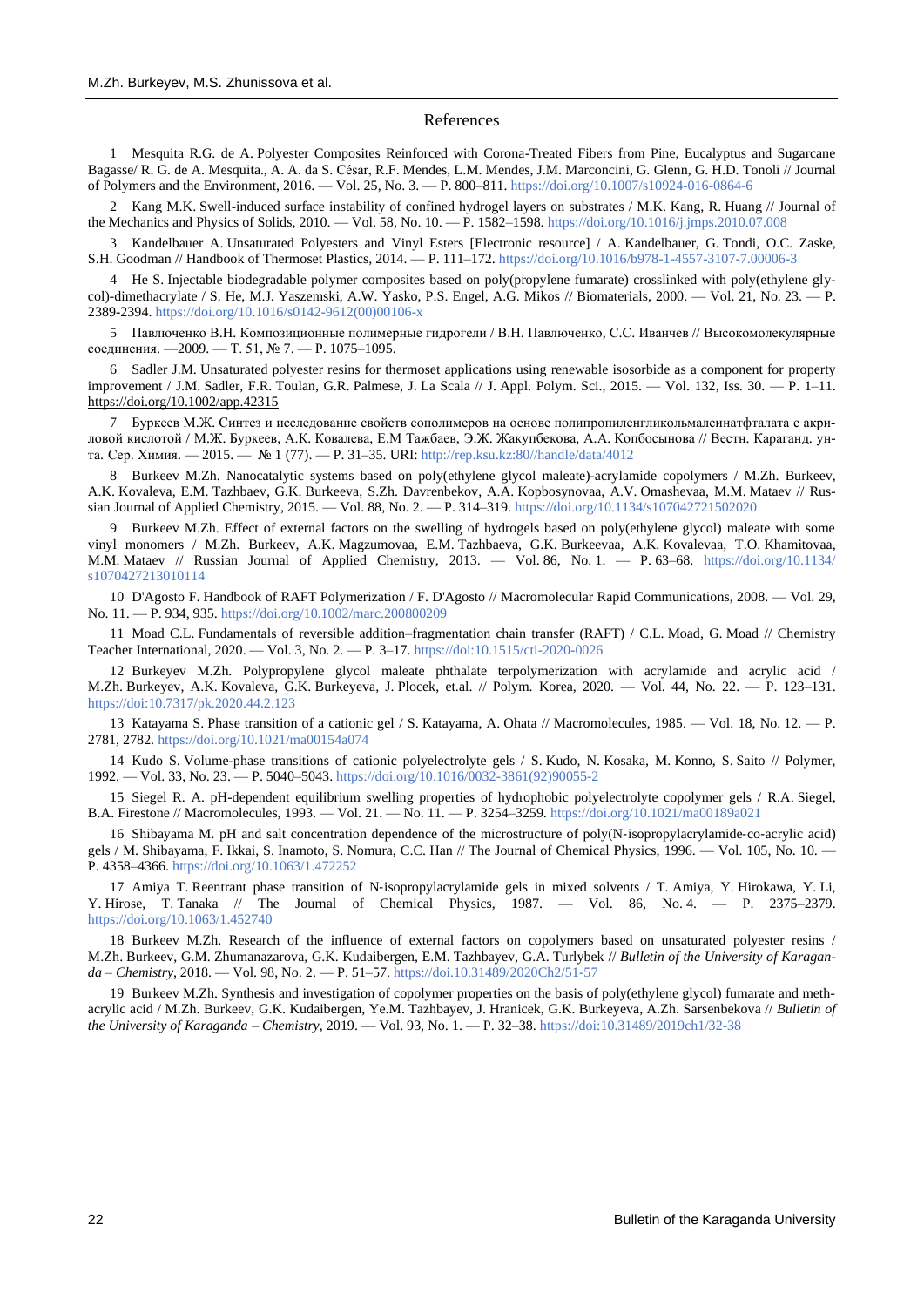М.Ж. Бүркеев, М.С. Жүнісова, Ю. Плоцек, А.Т. Қажмұратова, Т.С. Жұмағалиева

# **РАФТ агентінің әртүрлі концентрацияларында алынған акрил қышқылымен полипропиленгликольмалеинатының тігілген сополимерлерінің қасиеттері**

Бастапқы полипропиленгликольмалейнаты малеин ангидриді мен пропиленгликольдің поликонденсациялану реакциясы арқылы алынды. Синтезделген қанықпаған полиэфир шайырының молекулалық салмағы анықталды. Зерттелетін сополимерлер радикалды сополимерлену реакциясы арқылы п-ПГМ пен қанықпаған карбон қышқылының негізінде алынды. RAFT-агентінің әртүрлі концентрациясының қатысуымен п-ПГМ мен акрил қышқылы негізінде жаңа полимерлерді синтездеу мүмкіндігі көрсетілді. RAFT-агентінің концентрациясы полимер торының тығыздығына және өнім шығымына әсері зерттелді. RAFT-агентінің концентрациясының жоғарылауымен тігілген полимердің шығымы төмендейтіні және оның ісіну қабілеті жоғарылайтыны, сонымен қатар сызықты полимердің шығымы жоғарылайтыны анықталды. Синтезделген сополимерлердің ісіну дәрежесіне органикалық еріткіштердің, рН ортаның және төмен молекулалы тұздардың әсері зерттелді. Зерттеу нәтижелері полимерлі гидрогельдердің органикалық еріткіштердің концентрациясының өзгеруіне және рН ортаның өзгеруіне, сондай-ақ төмен молекулалық тұздар ерітінділерінің сезімталдығына полимердегі RAFT-агенттің мөлшері әсер ететіндігін көрсетті. Полипропиленгликольмалеинат пен акрил қышқылы негізіндегі объектілер инфрақызыл спектроскопиясы арқылы сипатталады. Сканерлеуші электронды микроскоптың көмегімен полимерлердің беткі морфологиясы зерттелген, сонымен қатар тор өлшемдері бағаланған.

*Кілт сөздер*: қанықпаған полиэфир шайыры, полипропиленгликольмалеинат, RAFT-полимеризация, ісіну, коллапс.

М.Ж. Буркеев, М.С. Жунисова, Ю. Плоцек, А.Т. Қажымұратова, Т.С. Жұмағалиева

# **Свойства сетчатых сополимеров полипропиленгликольмалеината с акриловой кислотой, полученных при различных концентрациях RAFT-агента**

Реакцией поликонденсации малеинового ангидрида и пропиленгликоля получен исходный полипропиленгликольмалеинат. Определена молекулярная масса синтезированной ненасыщенной полиэфирной смолы. Путем радикальной сополимеризации п-ПГМ с ненасыщенной карбоновой кислотой получены исследуемые сополимеры. Показана возможность синтеза новых полимеров на основе п-ПГМ с акриловой кислотой в присутствии RAFT-агента. Изучено влияние концентрации RAFT-агента на плотность сетки и выход продукта. Установлено, что с увеличением концентрации RAFT-агента уменьшается выход сетчатого полимера, увеличивается его набухающая способность, а выход линейного полимера возрастает. Исследовано влияние органических растворителей, pH среды, низкомолекулярных солей на степень набухания синтезированных сополимеров. Результаты исследований показали, что на восприимчивость полимерных гидрогелей к присутствию органических растворителей и к изменению pH среды, а также низкомолекулярных солей влияет количество RAFT-агента в полимермономерной смеси. Синтезированные объекты охарактеризованы методами инфракрасной спектроскопии. Посредством сканирующей электронной микроскопии исследована морфология поверхности полимера и оценены размеры пор.

*Ключевые слова:* ненасыщенная полиэфирная смола, полипропиленгликольмалеинат, RAFTполимеризация, набухание, коллапс.

### References

1 Mesquita, R.G. de A., César, A.A. da S., & Tonoli, G.H.D. et al. (2016). Polyester Composites Reinforced with Corona-Treated Fibers from Pine, Eucalyptus and Sugarcane Bagasse. *Journal of Polymers and the Environment, 25(3),* 800–811. <https://doi:10.1007/s10924-016-0864-6>

2 Kang, M.K., & Huang, R. (2010). Swell-induced surface instability of confined hydrogel layers on substrates. *Journal of the Mechanics and Physics of Solids*, 58(10), 1582–1598[. https://doi:10.1016/j.jmps.2010.07.008](https://doi:10.1016/j.jmps.2010.07.008)

3 Kandelbauer, A., Tondi, G., Zaske, O.C., & Goodman, S.H. (2014). Unsaturated Polyesters and Vinyl Esters. Handbook of Thermoset Plastics, 111–172[. https://doi.org/10.1016/B978-1-4557-3107-7.00006-3](https://doi.org/10.1016/B978-1-4557-3107-7.00006-3)

4 He, S., Yaszemski, M.J., Yasko, A.W., Engel, P.S., & Mikos, A.G. (2000). Injectable biodegradable polymer composites based on poly(propylene fumarate) crosslinked with poly(ethylene glycol)-dimethacrylate. *Biomaterials*, *21*(23), 2389–2394. [https://doi.org/10.1016/S0142-9612\(00\)00106-X](https://doi.org/10.1016/S0142-9612(00)00106-X)